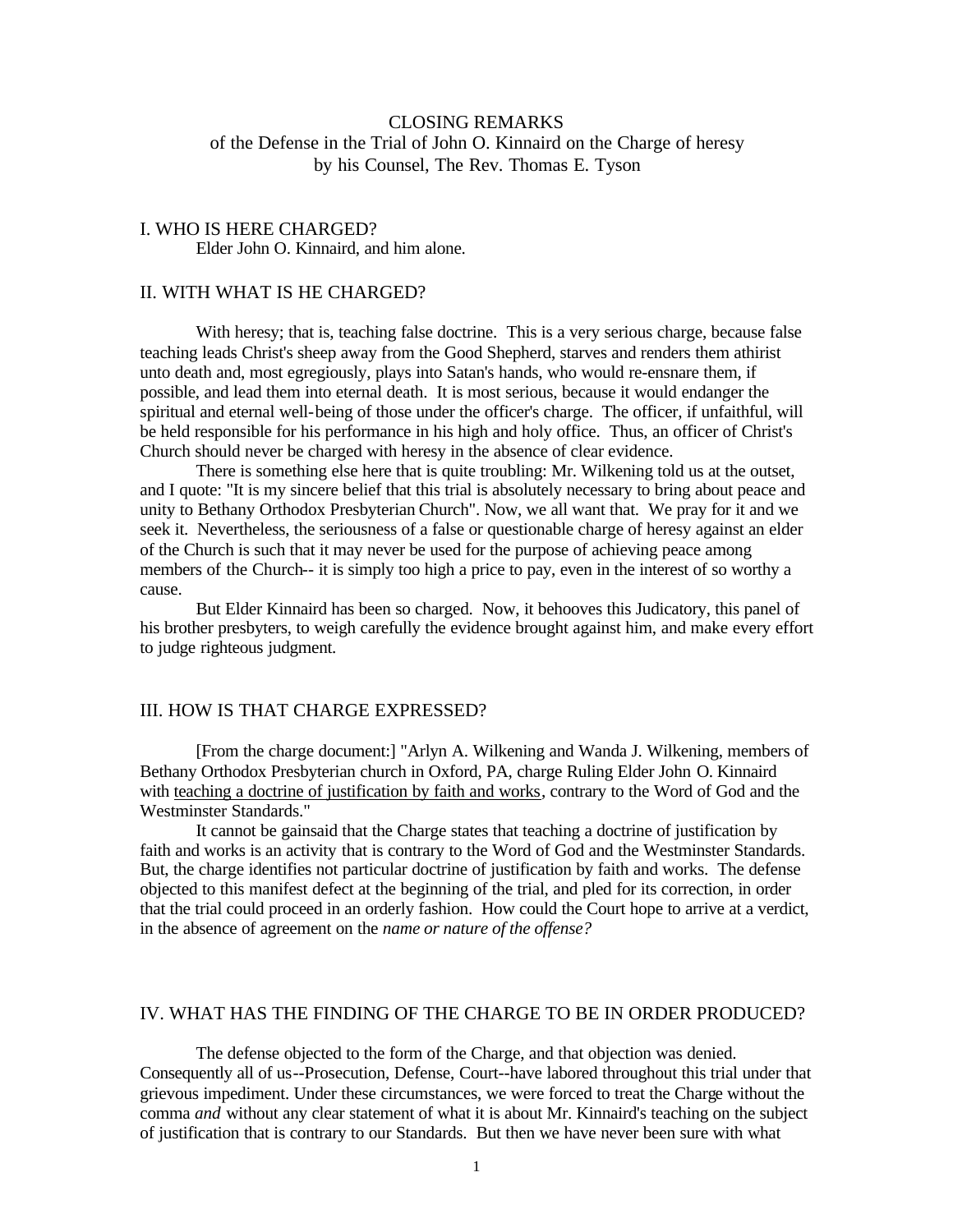offense he is charged *in the Charge.*

So, when we came to testimony respecting the Specifications, here is what happened: The Prosecution argued that Mr. Kinnaird's doctrines pertaining to the eternal plan of God, sanctification, and the Last Judgement (as found in the *portions* of his writing and preaching, selected by the Wilkenings, and identified in the Specifications) constitute a doctrine of justification by faith and works contrary to the Word of God and the Westminster Standards. The Defense, for its part, argued that his doctrine, as specified, is in truth not offensive, as the Wilkenings allege. But it was truly difficult for either side, in this case, profitably to engage the other, because there wasn't foundational agreement, *at the very least,* on the question: What exactly did this ruling elder teach, if he did, that is offensive? And, of that which he does teach, how does he relate it to justification? The Wilkenings simply don't state the offense in their Charge, and that omission has done much mischief to the cause of truth and justice.

#### V. UPON WHOM RESTS THE BURDEN OF RESPONSIBILITY IN THIS TRIAL?

It would appear that the burden of responsibility should rest upon the Prosecution to prove that Mr. Kinnaird's words, as selected by the accusers and identified as the three Specifications, give a lie to Mr. Kinnaird's repeated protestation that his beliefs and teachings are not "contrary to the Word of God and the Westminster Standards." The Defense contends that no such burden has been shouldered, and no such proof has been proffered. Rather, the Prosecution has brought forth numerous arguments, arguments that have fallen to the ground, because they have been seen to be what they are--vaporous. Yes, they amount to nothing more than beating the air, because they fall into one or more of the following three categories:

(1) they object to certain words in Mr. Kinnaird's writings that, upon investigation, prove to be either exact or virtual quotations from Holy Scripture, and/or

(2) they re-phrase Mr. Kinnaird's words in such a way that the meaning is substantially altered, and/or

(3) they draw inferences from Mr. Kinnaird's words that he profusely denies holding or teaching.

At the same time, the Defense has labored under a ruling, unavoidable once the wording of the Charge was retained, that "the question is whether or not what he [Mr.Kinnaird] says [in the specifications] is in accord with the Standards of the church and the Scriptures." We respectfully submit that such is not the purpose of specifications. Specifications are supposed to demonstrate, if they can, the *commission* of the offense alleged in the charge. They are not the setting forth of a behavior or teaching that is to be either condemned or defended. They are supposed to be statements that, if they are in fact true, support the charge of an offense.

No one, in this trial, should feel a responsibility to search for doctrinal truth *or* error in the Specifications. Not the Court, nor either side in the dispute. The burden of proof rests upon the Prosecution to show, via the Specifications, that the accused indeed taught the offensive doctrine named in the Charge. But since we don't have a specific doctrine named in the Charge, the Moderator made the above-mentioned ruling. As a result, the burden of proof has been shifted such that, instead of the accusers being required to prove the Charge, it is the defendant who is required to prove that he has committed no offense, of any nature whatsoever, against the Scriptures or the Standards, when he wrote and preached what is specified. Thus, the search for truth has been broadened, contrary to due process procedure and to the detriment of the Defense, in this trial. Notwithstanding the situation, brought about by this ruling, to which appropriate objection has been registered, the Defense has been willing to proceed. But, it has been extremely difficult to labor under this unnecessary and irregular liability.

### VI. WHAT IS THE HEART OF THE MATTER, DOCTRINALLY?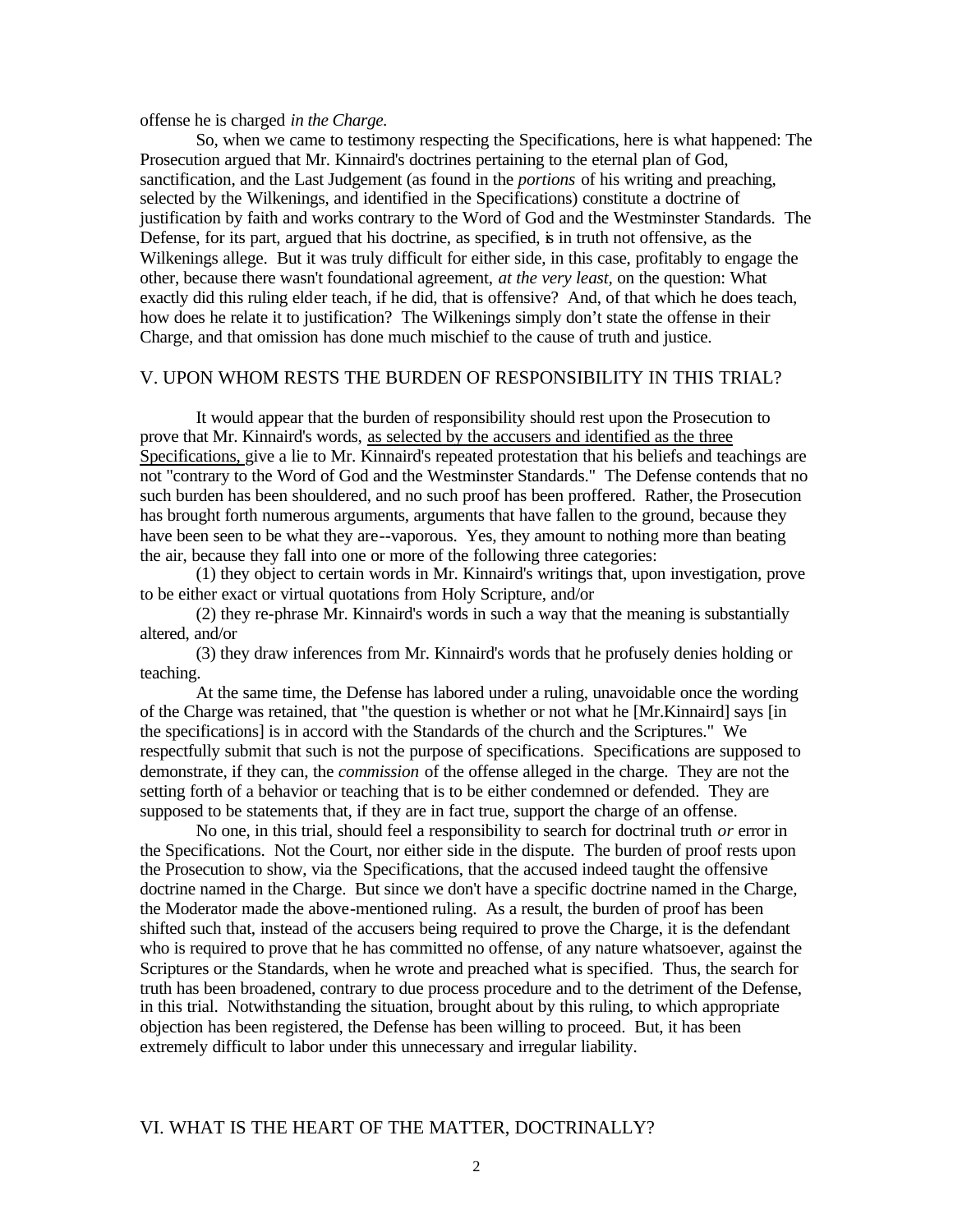Just this: does salvation equal justification alone? Mr. Kinnaird believes and teaches that our salvation is a complete salvation and includes a full and perfect sanctification as well as justification. When he says, "a full and perfect sanctification", he refers to the overall effect upon our nature wrought by regeneration, sanctification, and glorification, such that we are changed in a real and personal way from being totally sinful to being totally righteous; and all this prior to coming face to face with God. This "complete salvation" not only provides forgiveness of sin but also full restoration. Whereas the unredeemed exist in the image of Adam, at the close of the complete salvation process, the redeemed will be fully restored to the image of the God Man - for which reason Christ will not be ashamed to call them brothers. Any attempt to define salvation solely in terms of justification is false because it is contrary to Scripture. Further, it is potentially misleading, as it opens the door to antinomianism and fideism. Now, from whence does Mr. Knnaird gain his understanding that salvation is broader than mere justification? Answer: from Scripture, and as the Scripture is reflected in our Westminster Standards. He has sought to set that truth before the Session (in his "Theological Statement"), before the Congregation (in his sermon), and even before the watching world (in the postings). He is willing to be corrected if he is wrong. But he has not been convinced, by what he has heard from his accusers, that he needs to repent from believing, and to desist from teaching, the things he believes and teaches, as are identified in the Specifications. Those statements, rightly quoted from his writings and preaching, simply do not support the Charge of "teaching a doctrine of justification by faith and works, contrary to the Word of God and the Westminster Standards."

### VII. WHAT IS THE COURT TO MAKE OF MR. KINNAIRD'S TESTIMONY?

Mr. Kinnaird has repeatedly, and in every case clearly and unambiguously, answered direct questions purposely formed to capture the alleged offending teaching imputed to him. His answers ought to have removed any question about either his Biblical orthodoxy or his Confessional commitment. Does the Court believe him or not? That is the question. Does this Judicatory accept his answers, fully fleshed out, while under oath in the presence of Almighty God, in open testimony and through cross-examination? Would Mr. Wilkening have the Court to assume that Mr. Kinnaird believes something other than that which he says he believes? Or, even worse, would Mr. Wilkening have the Court to assume that there is a hidden false teaching behind the open, clear, and true teaching of Mr. Kinnaird that we have demonstrated to be the very teaching of our Standards and of Scripture.

#### VII. WHAT ARE HIS ACCUSERS TO DO? [note : this numbering is exactly as in the document – A.W.]

The Accusers' quarrel appears to us to be with the teaching of the Westminster Standards. The Defense contends that it has demonstrated, particularly from the testimony of Dr. Lillbach and Dr. Gaffin, that Mr. Kinnaird's position is precisely that of the Westminster Standards. Further, the Brief submitted today by Mr. Kinnaird clearly and conclusively demonstrates that Mr. Kinnaird's statements, set forth in the Specifications, are fully in accord with the Scripture and the Westminster Standards.

The Defense would maintain that if the Accusers wish to see a change in the doctrinal position set forth in the OPC's Confession of Faith and Catechisms, that they should seek this change through a different route than that of bringing a charge against someone holding that